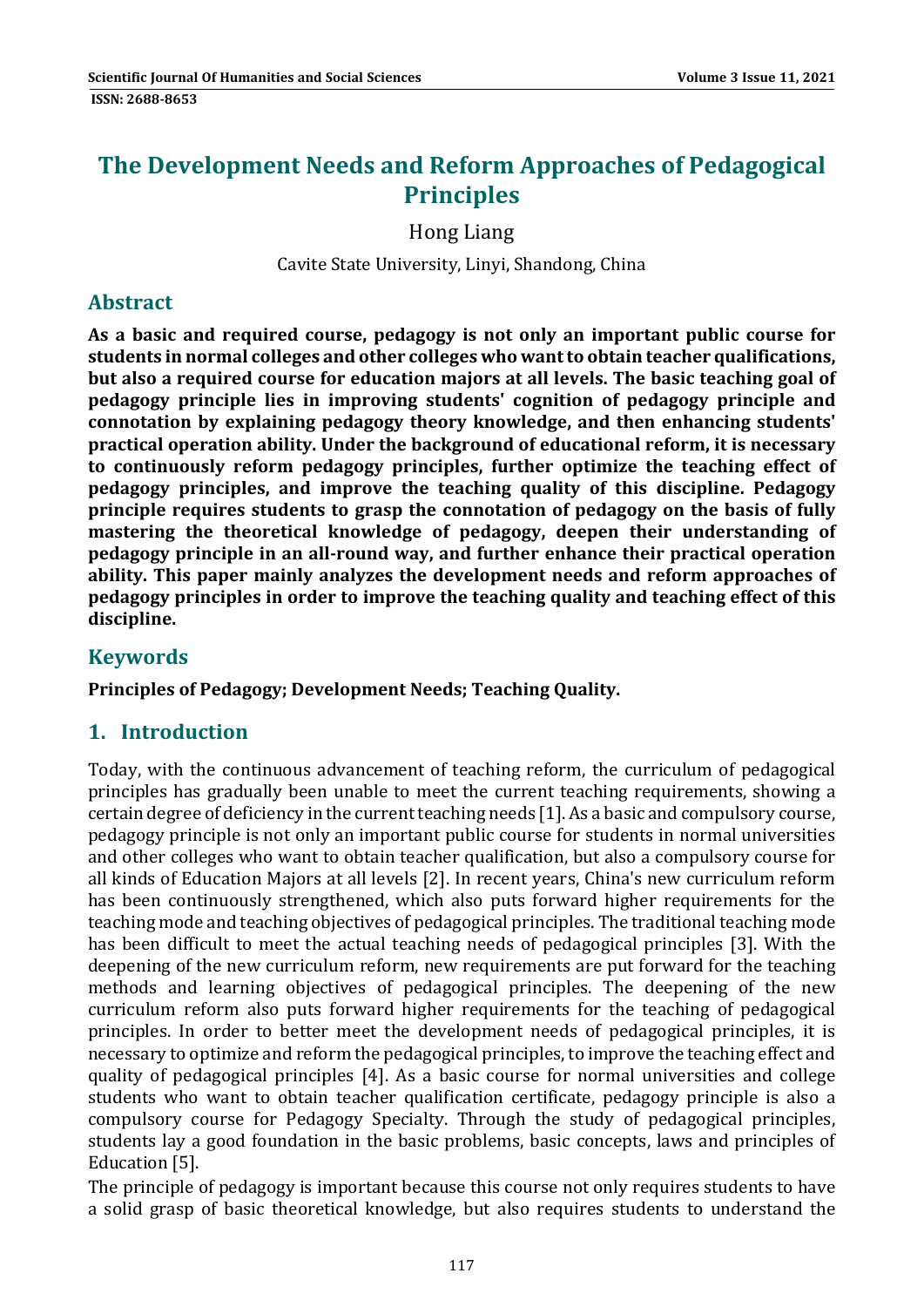connotation of pedagogy, understand pedagogy in an all-round way from a macro perspective, and further enhance their operational and practical ability [6]. In view of the current situation and shortcomings of the development of pedagogical principles, we should actively take reform measures. In the setting of university curriculum, there are many problems in the teaching concept and teaching strategy of pedagogical principle curriculum due to the complex concept, boring content and the non-combination of theory and practice [7]. The lag of teachers' teaching ideas and educational ideas makes some new knowledge unable to be effectively transmitted to students. In the teaching process of pedagogical principles, colleges and universities also need to be able to clarify the development of China's existing education industry, fully grasp the development needs of pedagogical principles, and then adopt corresponding teaching reform strategies, to achieve the expected teaching effect [8]. This paper mainly analyzes the development needs and reform ways of pedagogical principles, in order to improve the teaching quality and teaching effect of this discipline.

## **2. The Development Needs of Pedagogical Principles**

## **2.1. The Concept of Educators is Backward**

In view of the current teaching situation of the discipline of pedagogy principles in China, it is not difficult to find that in the teaching practice, there is still a phenomenon that some educators' teaching concepts are seriously lagging behind, which makes it impossible for educators to carry out reasonable reform and optimization of the current teaching methods and approaches in combination with the actual situation. Pedagogy principle requires students to grasp the connotation of pedagogy on the basis of fully mastering the theoretical knowledge of pedagogy, deepen their understanding of pedagogy principle in an all-round way, and further enhance their practical operation ability, so as to improve their comprehensive quality and lay a solid foundation for the country to reserve outstanding educators [9]. Teachers' teaching ideas and teaching methods are still bound by the traditional mode, and the classroom teaching of pedagogy principles lacks innovative elements, which cannot stimulate students' potential and interest, etc. These are the shortcomings of the teaching application of pedagogy principles at present. The principle of pedagogy requires students to fully grasp the basic knowledge of pedagogy, and on this basis, they can fully understand the core and connotation of pedagogy, to strive to improve their comprehensive quality and grow into an indispensable national talent in education. In the process of teaching principles of pedagogy in China at present, there are still some problems that educators' own teaching concepts are too backward. In the process of teaching activities, these educators mostly carry out teaching activities according to traditional teaching concepts, and have little understanding of the actual development of Chinese education industry under the new curriculum reform, which directly affects the teaching quality of principles of pedagogy.

## **2.2. Lack of Effective Supervision in the Teaching Process**

What education needs now is that teachers use the educational problems they encounter in teaching practice as case materials according to the requirements of teaching objectives and teaching tasks, present some specific and specific situations and events to students, and organize students to actively explore this case material. In teaching practice, many educators pay more attention to the classroom teaching process. For example, they ignore the students' preview before class and do not actively guide the students' classroom learning behavior, which has brought serious adverse effects to the students' learning of other courses. The root cause of such problems lies in the failure of schools to effectively supervise the teaching work of educators, so that the classroom teaching behavior of educators cannot be managed and standardized. In the process of specific teaching practice, many educators do not do a good job in this aspect of teaching. They mostly focus on classroom teaching and ignore the students'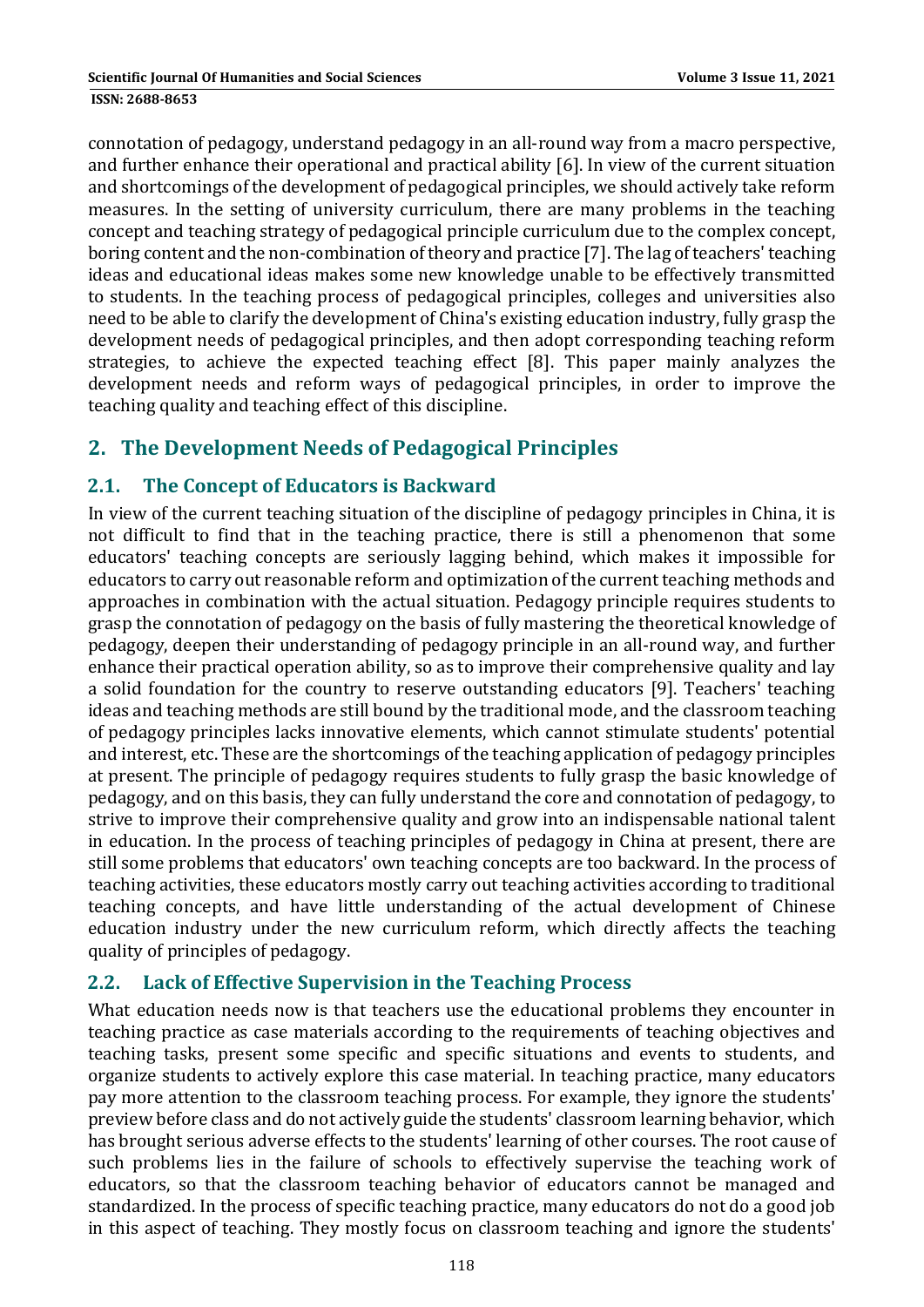preview and after-school review, which leads to the failure of standardized management of classroom teaching behavior. Based on the current situation of the development of pedagogical principles, some teachers' teaching ideas, teaching contents and methods still cannot give real play to the teaching effect and teaching purpose, teachers' teaching ideas and teaching methods cannot fully meet the psychological requirements of students, and students cannot flexibly use what they have learned.

## **3. Teaching Reform Approaches of Pedagogy Principles**

### **3.1. Renew Teaching Ideas**

The traditional idea of exam-oriented education has obviously been unable to meet the educational development needs of modern society. In the teaching activities of the discipline of pedagogy principles, educators should first change the traditional teaching concepts in a timely manner and constantly innovate the current teaching methods, so that the teaching work of the discipline of pedagogy principles can better meet the actual learning needs of modern students. In case teaching, teachers should ask students to collect and sort out the proposed cases, draw corresponding viewpoints and conclusions, and finally summarize and supplement them. Through this teaching method, more students can participate in classroom learning, solve problems independently, and fully mobilize students' enthusiasm and subjective initiative. which plays an important role in cultivating students' ability to solve and deal with problems. Educators can properly introduce and apply the case teaching method in combination with students' actual learning situation and learning needs, and guide students to explore and answer with their own knowledge through the analysis of actual case teaching, to improve the classroom teaching effect of the discipline of pedagogy principles. After the case selection is completed, it is necessary to set up the corresponding process and plan for case teaching, taking into account the key knowledge in the subject and the problems that students can think of and easily ignore, so as to guide students.

#### **3.2. Application of Multimedia Teaching Means**

In recent years, with the deepening of China's new curriculum reform, teachers are required to actively adopt new teaching methods such as multimedia technology in the course teaching process, so that students can better grasp the course teaching content through diversified teaching strategies. In the teaching of pedagogy principles under the background of the new curriculum, the application of multimedia in the new era will have unexpected teaching effects. Through the application of more intuitive, vivid and vivid materials in the classroom, it will strengthen the classroom appeal and stimulate students' various senses. In the teaching process of pedagogy principles, through the application of multimedia technology, some boring and difficult knowledge points can be intuitively displayed to students, attracting students to actively participate in the study and discussion of the course, and promoting the overall teaching quality to be further improved [10]. Figure 1 shows the implementation process of the multimedia-based hybrid teaching platform.

In the teaching of pedagogy principles under the background of the new curriculum, modern multimedia, with its various effects such as intuition, animation, vividness, image and sound, can display knowledge intuitively and vividly in front of students, stimulate students' various senses and make them absorb information to the maximum extent. There are still some drawbacks in the application of multimedia teaching methods, which requires teachers to master the teaching methods and give full play to their guiding role in the process of multimedia teaching, to realize the coordination between multimedia teaching methods and traditional teaching methods. When explaining complex concepts or abstract concepts, three-dimensional techniques can be used to explain them, which is convenient for students to understand. In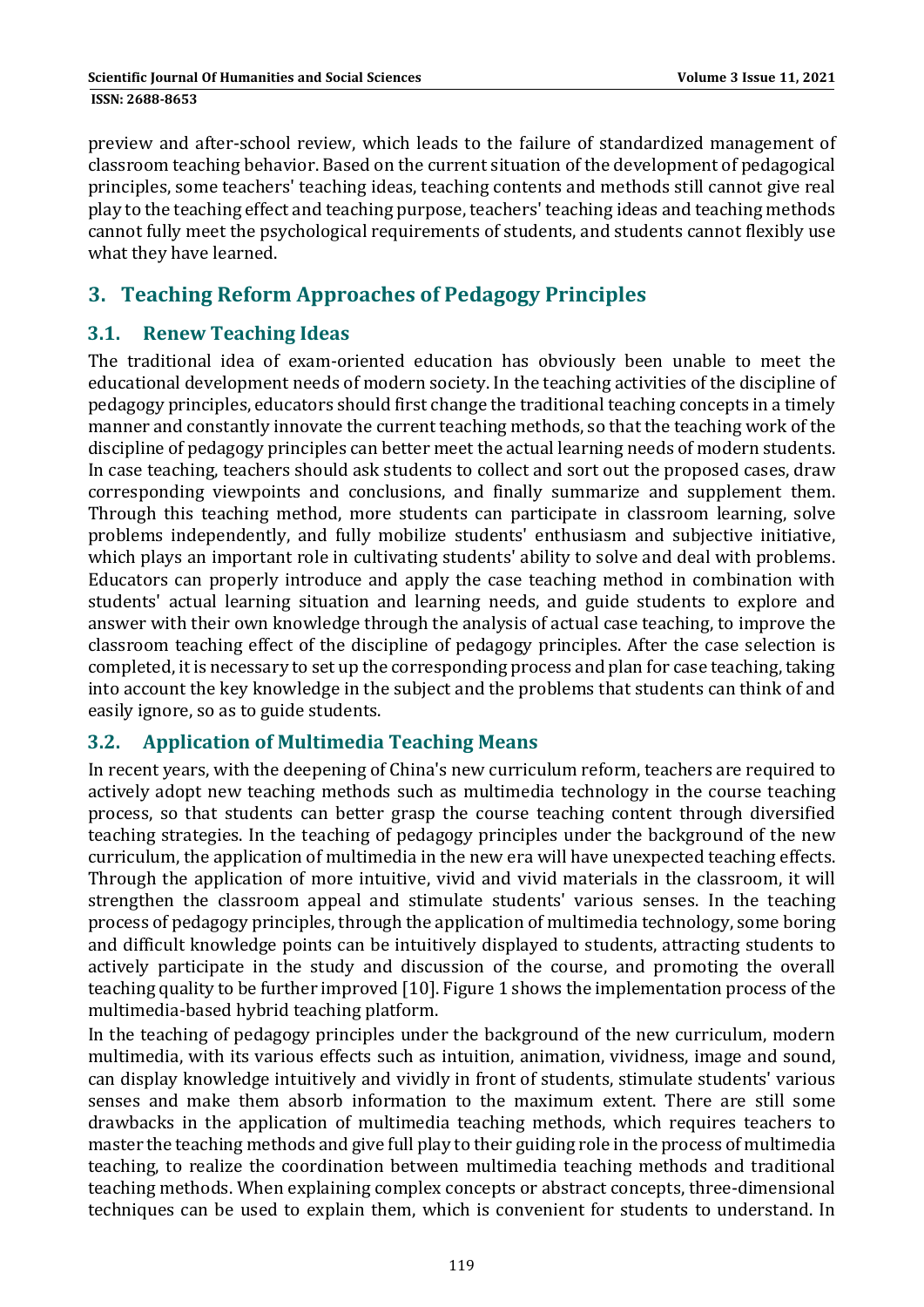#### **ISSN: 2688-8653**

multimedia teaching, teachers play the role of guides, and students are the subjects of study and inquiry, which can effectively improve the effectiveness of the course of pedagogy principles.



**Figure 1.** The implementation process of the hybrid teaching platform

#### **3.3. Perfecting Evaluation Mechanism and Optimizing Teaching Effect**

In the past, teachers generally evaluated students through the final examination results, and based on the results, they gave back relevant information to students and their parents. In the new educational concept, teachers are not judges, but helpers. It will be of great significance to reform the teaching evaluation mechanism. If the evaluation is only based on the students' academic achievements and knowledge, and the learning process is not taken as the influencing factor of the evaluation results, then the students' enthusiasm for learning is likely to suffer a huge blow, and if it is serious, it will also lead to aversion and fear of this subject. In the process of formulating the new teaching evaluation mechanism, besides the previous evaluation standard of academic achievement, students' activity in class and classroom performance should be included in the evaluation mechanism, and students' learning process and learning attitude should be paid more attention. Only in this way can students' actual learning situation be accurately grasped, and teachers can reasonably control the teaching progress and teaching content based on the specific learning situation, to achieve the expected teaching effect. When assessing students' learning level, teachers should bring students' normal learning into the assessment scope, and observe whether students' normal learning is serious and homework is completed. At the same time, it is necessary to carry out practical assessment to a certain extent and arrange practical assessment items to assess students' ability to use knowledge, and finally to obtain comprehensive evaluation results. This will not only assess students' learning more fairly and comprehensively, but also enhance students' learning enthusiasm. The evaluation results can also provide suggestions for students' future learning.

## **4. Conclusion**

Pedagogy principle is a basic discipline in contemporary pedagogy. In the current teaching practice, the development status of the discipline of pedagogy principles is still not optimistic. According to some shortcomings in the development of pedagogy principles, adopting corresponding means and reform approaches can promote students to solve problems better and cultivate students' thinking ability and creative ability. In order to further improve the teaching quality of pedagogy principles, educators should take effective reform measures in time, strengthen the introduction and application of case teaching method, and guide students to carry out active and inquiry-based cooperative learning through group cooperative learning method, to fully stimulate students' subjective initiative. In view of the current situation and